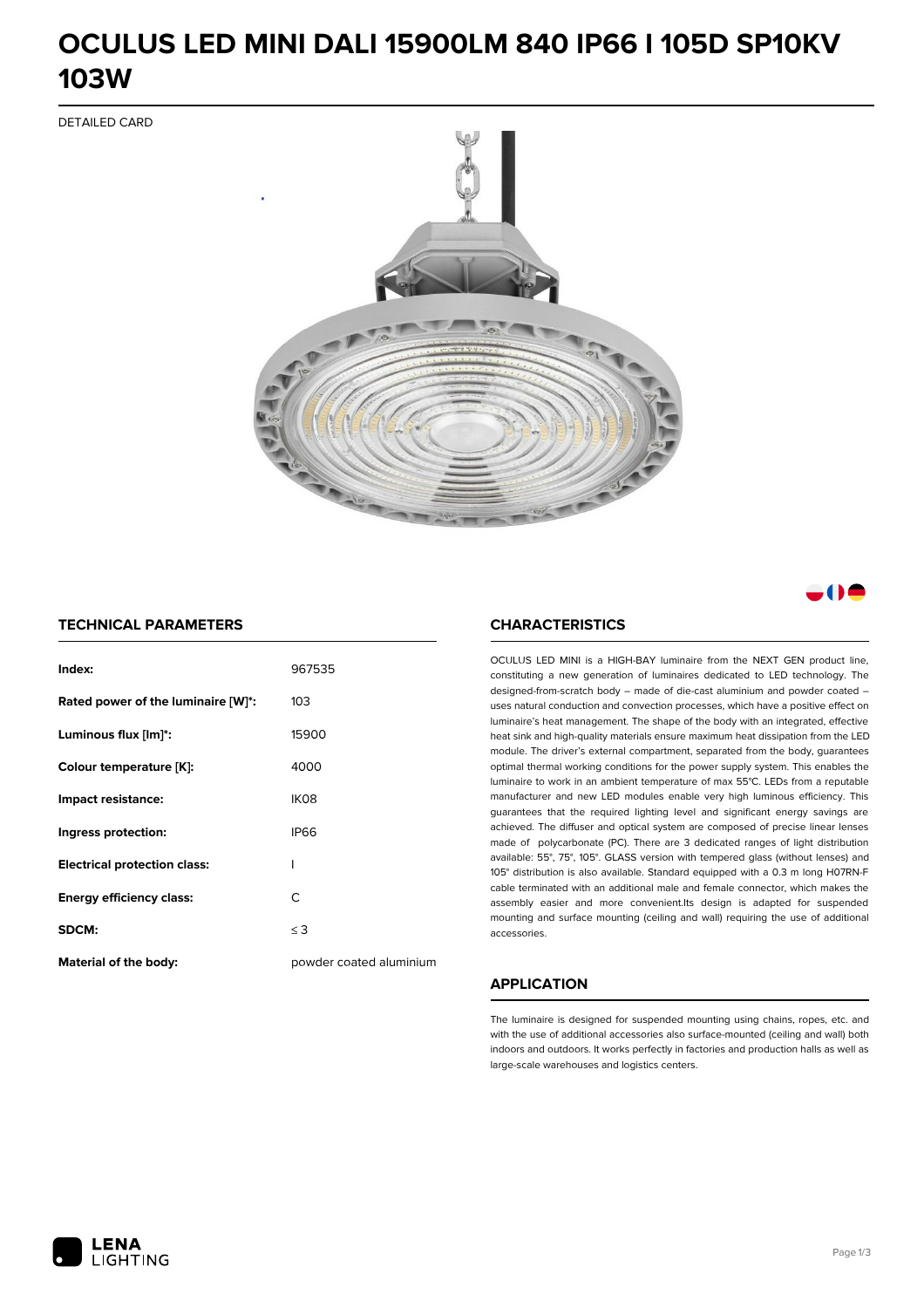# **OCULUS LED MINI DALI 15900LM 840 IP66 I 105D SP10KV 103W**

DETAILED CARD

### **TECHNICAL PARAMETERS TABLE**

| Index:                              | 967535                  | Impact resistance:                | IK08                                                               |
|-------------------------------------|-------------------------|-----------------------------------|--------------------------------------------------------------------|
| Light source:                       | LED                     | Ingress protection:               | <b>IP66</b>                                                        |
| Nominal power [W]:                  | 101                     | <b>Mounting version:</b>          | surface, suspended                                                 |
| Rated power of the luminaire [W]:   | 103                     | Cable length [m]:                 | 0.30                                                               |
| Supply voltage [V]:                 | $220 - 240$             | Dimensions of single box [mm]:    | 140/350/350                                                        |
| Frequency [Hz]:                     | $50 - 60$               | Net weight of the luminaire [kg]: | 2.330                                                              |
| Luminous flux [lm]:                 | 15900                   | <b>Warranty [years]:</b>          | 5                                                                  |
| Luminous efficacy [lm/W]:           | 154                     | AC voltage range [V]:             | $198 - 264$                                                        |
| <b>Energy efficiency class:</b>     | $\mathsf{C}$            | DC voltage range [V]:             | $190 - 280$                                                        |
| <b>Electrical protection class:</b> | п                       | <b>DIMM DALI:</b>                 | yes                                                                |
| Colour temperature [K]:             | 4000                    | LED lifespan L70B50 [h]:          | 107000                                                             |
| Colour rendering index:             | >80                     | LED lifespan L80B20 [h]:          | 65000                                                              |
| SDCM:                               | $\leq$ 3                | LED lifespan L90B10 [h]:          | 32000                                                              |
| Power factor:                       | 0.95                    | Working temperature [°C]:         | from $-30$ to $+35$                                                |
| Beam angle [°]:                     | 105                     | Category type:                    | high-bay and low-bay                                               |
| Surge protection [kV]:              | 10                      | Photobiological safety:           | Risk Group 1 (no photobiological<br>hazard under normal behavioral |
| <b>Diffuser material:</b>           | <b>PC</b>               |                                   | limitation)                                                        |
| Diffuser type:                      | transparent             | <b>ETIM class:</b>                | EC001716                                                           |
| Diffuser colour:                    | transparent             | The number of implement units:    | $\mathbf{1}$                                                       |
| Material of the body:               | powder coated aluminium | <b>Warranty [years]:</b>          | 5                                                                  |
| Colour of the body:                 | grey                    | <b>CE</b> certificate:            | 01/2021                                                            |
| Dimensions (H/W/T/S) [mm]:          | 107/320                 | <b>PZH</b> certificate:           | B-BK-60212-0481/21                                                 |
|                                     |                         | Manual:                           | <b>Download PDF</b>                                                |

### **LIGHT CURVES**